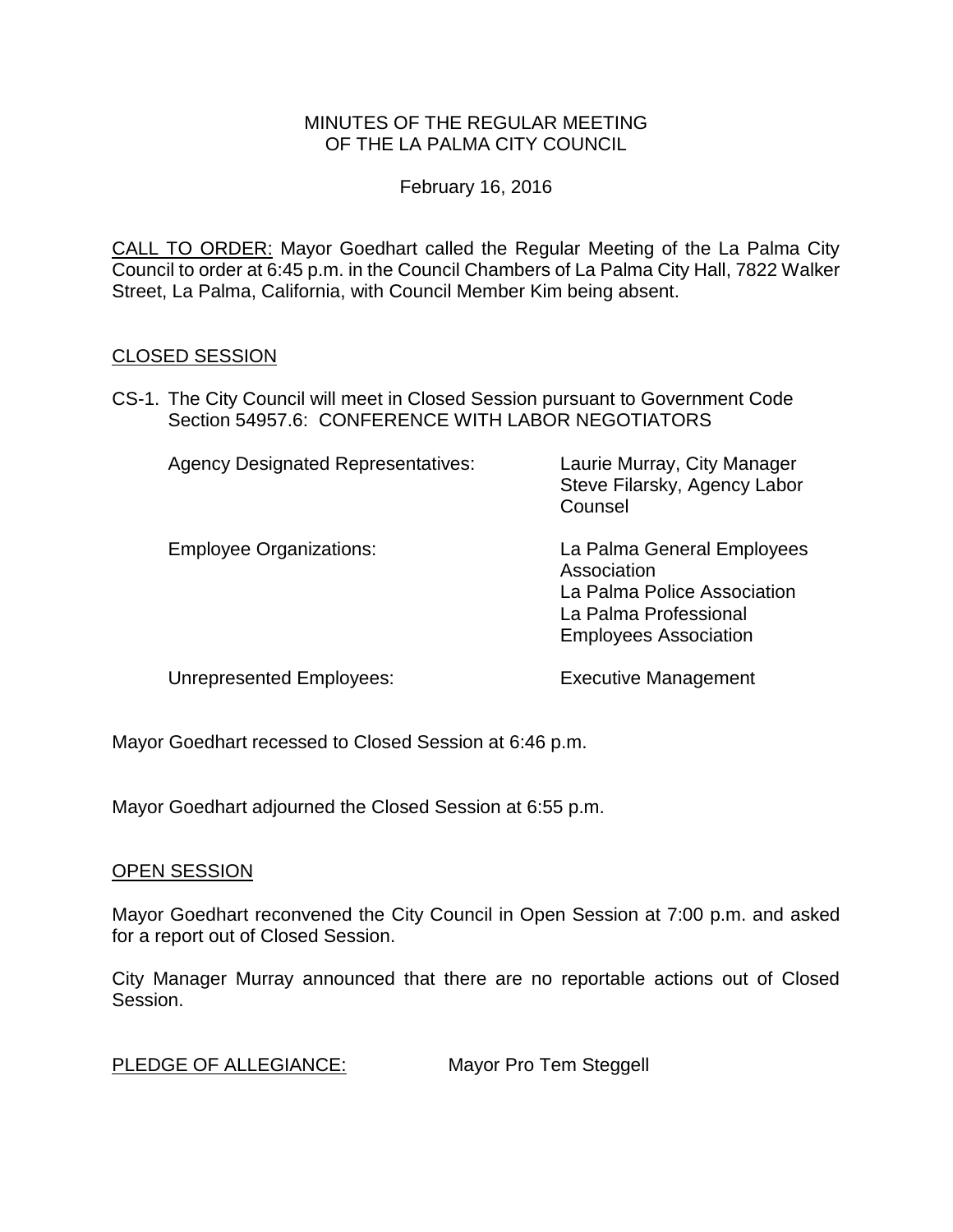| INVOCATION:                            | Pastor Dave Lutes, La Palma Christian Center                                                                                                                                                                                                             |
|----------------------------------------|----------------------------------------------------------------------------------------------------------------------------------------------------------------------------------------------------------------------------------------------------------|
| ROLL CALL:                             | <b>Council and Commission Members</b>                                                                                                                                                                                                                    |
| Council/Commission<br>Members present: | Mayor/Chairperson Goedhart,<br>Council/Commission Member Hwangbo,<br>Council/Commission Member Shanahan, and<br>Mayor Pro Tem/Vice Chairperson Steggell                                                                                                  |
| Council/Commission<br>Members absent:  | <b>Council/Commission Member Kim</b>                                                                                                                                                                                                                     |
| City Officials present:                | Laurie A. Murray, City Manager<br>Joel Kuperberg, City Attorney<br>Michael Belknap, Community Services Director<br>Douglas Dumhart, Community Development<br><b>Director</b><br>Mike McCrary, Interim Police Chief<br>Kimberly Kenney, Deputy City Clerk |

### [PRESENTATIONS](http://lapalma.granicus.com/MediaPlayer.php?view_id=&clip_id=972&meta_id=129815)

1. [Mayor Goedhart introduced City Manager Murray who presented a proclamation](http://lapalma.granicus.com/MediaPlayer.php?view_id=&clip_id=972&meta_id=129816)  commending the [La Palma Police Detective Bureau in recognition of solving the](http://lapalma.granicus.com/MediaPlayer.php?view_id=&clip_id=972&meta_id=129816)  [murder of Patricia Ann Ross.](http://lapalma.granicus.com/MediaPlayer.php?view_id=&clip_id=972&meta_id=129816)

Council Member Kim joined the meeting at 7:11 p.m.

# [ORAL COMMUNICATIONS](http://lapalma.granicus.com/MediaPlayer.php?view_id=&clip_id=972&meta_id=129884)

No members of the public wished to speak.

## [RECESS THE CITY COUNCIL AND CONVENE AS THE CITY OF LA PALMA AS](http://lapalma.granicus.com/MediaPlayer.php?view_id=&clip_id=972&meta_id=129818)  [SUCCESSOR AGENCY TO THE DISSOLVED COMMUNITY DEVELOPMENT](http://lapalma.granicus.com/MediaPlayer.php?view_id=&clip_id=972&meta_id=129818)  [COMMISSION AT 7:12 P.M.](http://lapalma.granicus.com/MediaPlayer.php?view_id=&clip_id=972&meta_id=129818)

Deputy City Clerk Kenney stated, "The City Council will now recess and convene as the Successor Agency to the Dissolved Community Development Commission of the City La Palma, and then recess and convene as the Planning Commission. Members of the La Palma City Council receive no compensation or stipend as a result of convening or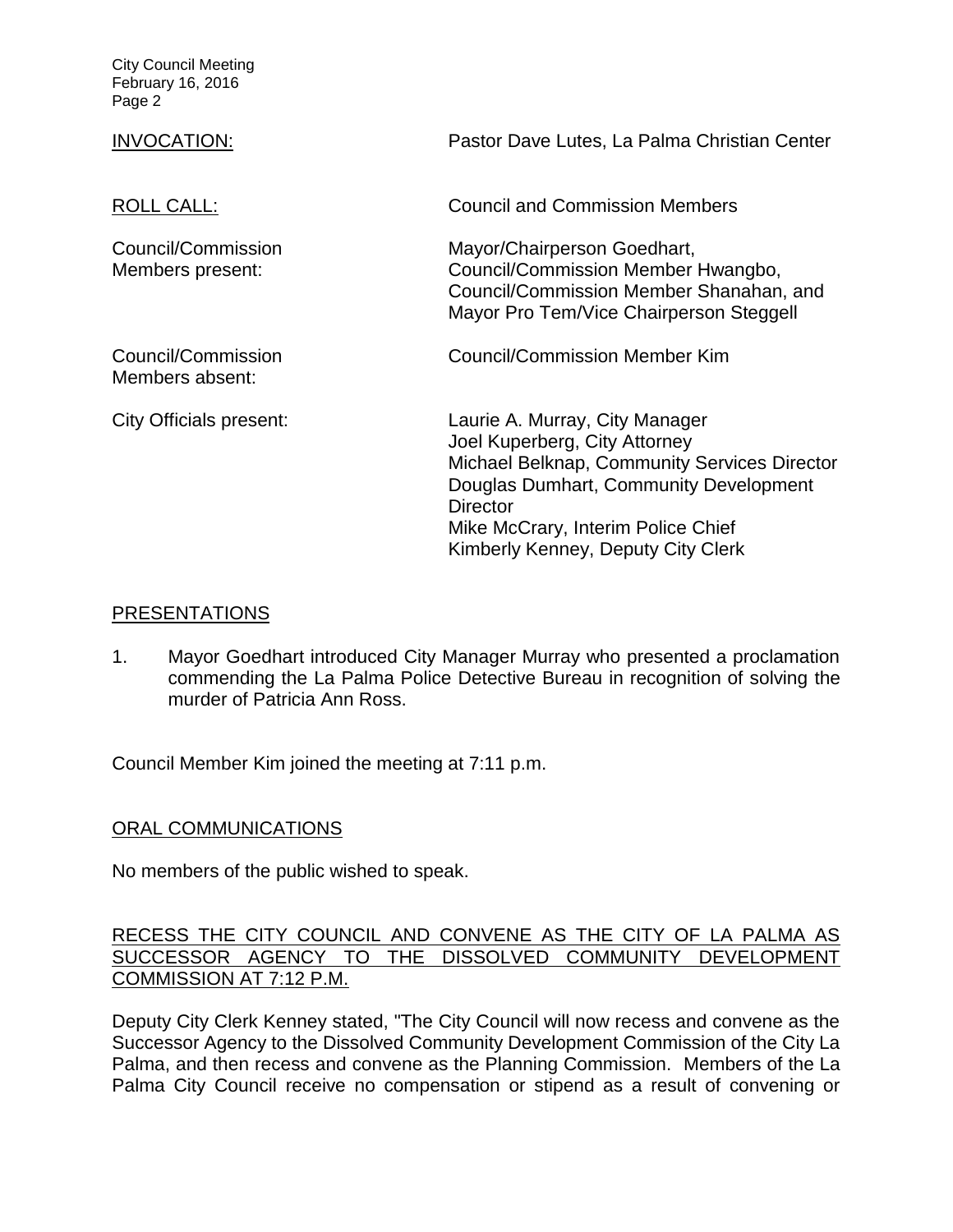participating in either the Successor Agency or Planning Commission meetings, or otherwise as serving as members of the Successor Agency or Planning Commission."

#### [CONSENT CALENDAR](http://lapalma.granicus.com/MediaPlayer.php?view_id=&clip_id=972&meta_id=129820)

A. Approval of Successor Agency Minutes

Minutes of the February 2, 2016, Regular Meeting of the Successor Agency.

B. Approval of Register of Demands

Resolution No. SA 2016-03 approving the Successor Agency Registers of Demands for February 16, 2016.

C. Successor Agency 2nd Quarter Cash and Investment Report, Fiscal Year 2015- 16, as of December 31, 2015

Receive and file the Cash and Investment Report for the second quarter of Fiscal Year 2015-16.

Council Member Kim made a motion to approve Consent Calendar Items A, B, and C.

The motion was seconded by Mayor Pro Tem Steggell and carried on the following vote:

AYES: Mayor Goedhart, Council Member Hwangbo, Council Member Kim, Council Member Shanahan, and Mayor Pro Tem Steggell

NOES: None

PUBLIC HEARINGS

None Scheduled.

### REGULAR ITEMS

None Scheduled.

## [ADJOURN THE CITY OF LA PALMA AS SUCCESSOR AGENCY TO THE DISSOLVED](http://lapalma.granicus.com/MediaPlayer.php?view_id=&clip_id=972&meta_id=129827)  [COMMUNITY DEVELOPMENT COMMISSION, AND CONVENE AS THE PLANNING](http://lapalma.granicus.com/MediaPlayer.php?view_id=&clip_id=972&meta_id=129827)  [COMMISSION AT 7:13 P.M.](http://lapalma.granicus.com/MediaPlayer.php?view_id=&clip_id=972&meta_id=129827)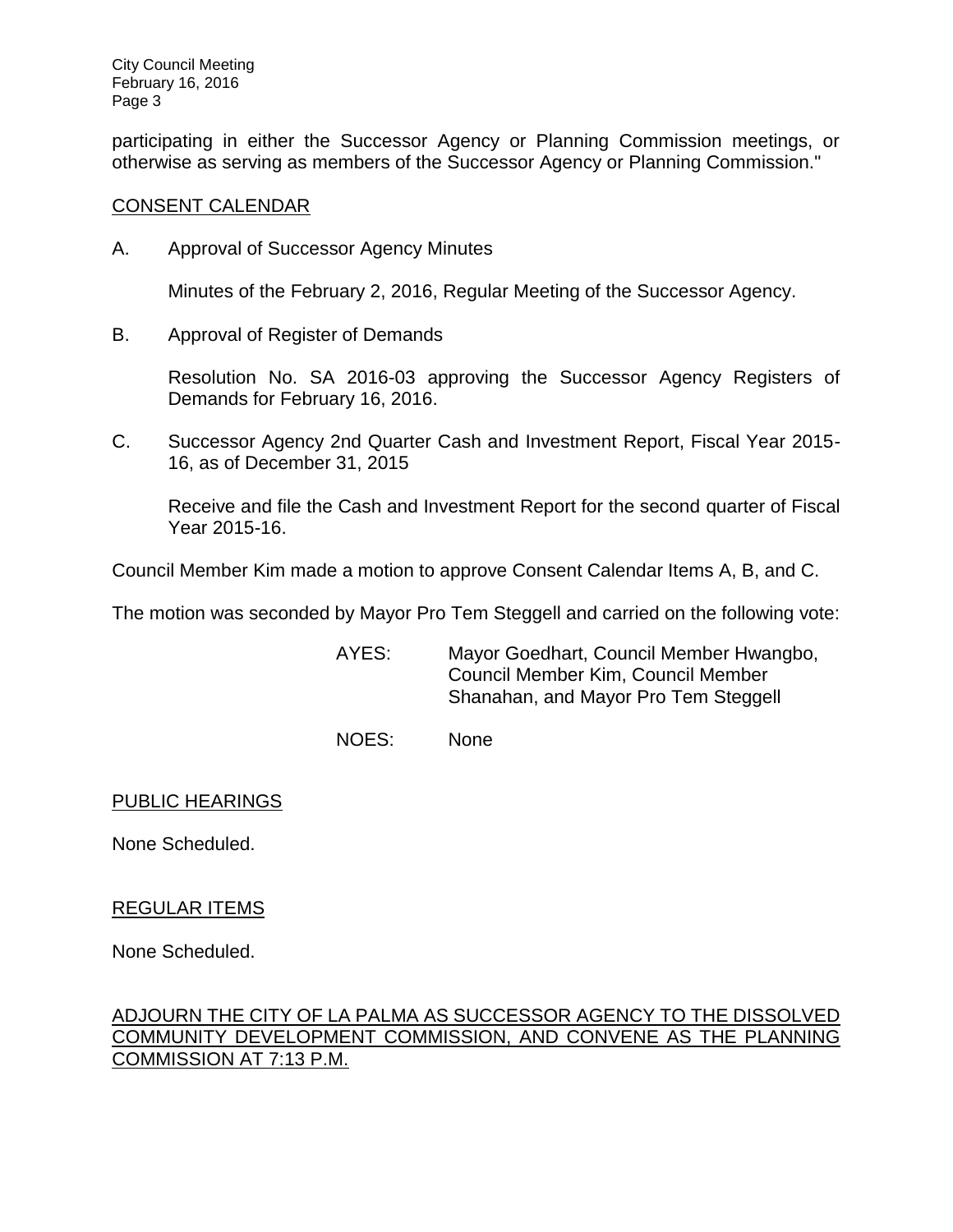#### [CONSENT CALENDAR](http://lapalma.granicus.com/MediaPlayer.php?view_id=&clip_id=972&meta_id=129889)

PL-1. Approval of Planning Commission Minutes

Minutes of the February 2, 2016, Regular Meeting of the Planning Commission.

Commission Member Shanahan made a motion to approve Consent Calendar Item PL-1.

The motion was seconded by Commission Member Kim and carried on the following vote:

> AYES: Chairperson Goedhart, Commission Member Hwangbo, Commission Member Kim, Commission Member Shanahan, and Vice Chairperson Steggell

NOES: None

#### PUBLIC HEARINGS

None Scheduled.

#### REGULAR ITEMS

None Scheduled.

### [ADJOURN THE PLANNING COMMISSION AND RECONVENE AS THE CITY COUNCIL](http://lapalma.granicus.com/MediaPlayer.php?view_id=&clip_id=972&meta_id=129828)  [AT 7:14 P.M.](http://lapalma.granicus.com/MediaPlayer.php?view_id=&clip_id=972&meta_id=129828)

#### [CONSENT CALENDAR](http://lapalma.granicus.com/MediaPlayer.php?view_id=&clip_id=972&meta_id=129829)

1. Waive the Reading of All Ordinances

Waive the reading of all Ordinances in their entirety and read by title only.

2. Approval of Council Minutes

Minutes of the February 2, 2016, Regular Meeting of the City Council.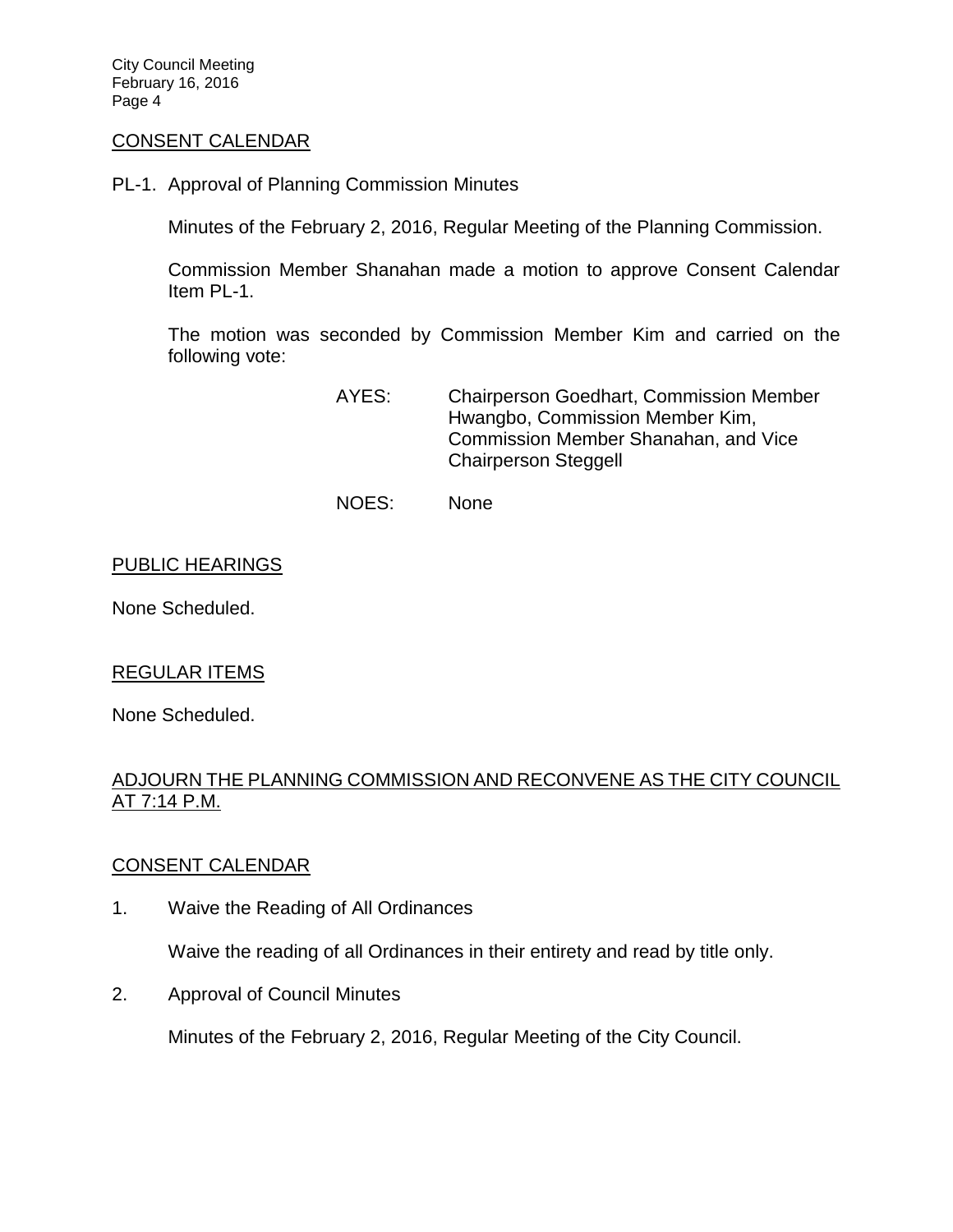3. Approval of Register of Demands

Resolution No. 2016-07 approving the Register of Demands for February 16, 2016.

4. City of La Palma 2nd Quarter Cash and Investment Report, Fiscal Year 2015-16, as of December 31, 2015

Receive and file the Cash and Investment Report for the second quarter of Fiscal Year 2015-16.

5. Submittal of La Palma Avenue/Del Amo Boulevard Bridge Replacement Project to the Orange County Transportation Authority for Funding Under the Comprehensive Transportation Program (CTFP)

Resolution No. 2016-08 approving the submittal of La Palma Avenue/Del Amo Boulevard Bridge Replacement Project to the Orange County Transportation Authority for Funding under the Comprehensive Transportation Program (CTFP).

6. Amendment to Agreement with Filarsky and Watt LLP

Approve and authorize the Mayor to execute an amendment to the agreement with Filarsky & Watt LLP in an amount not to exceed \$100,000 between November 18, 2014, and June 30, 2017.

7. Economic Development Action Plan Activity Report for 2015

Receive and file the Economic Development Action Plan activity report for 2015.

Council Member Kim made a motion to approve Consent Calendar Items 1 through 7.

The motion was seconded by Council Member Shanahan and carried on the following vote:

- AYES: Mayor Goedhart, Council Member Hwangbo, Council Member Kim, Council Member Shanahan, and Mayor Pro Tem Steggell
- NOES: None

### [PUBLIC HEARINGS](http://lapalma.granicus.com/MediaPlayer.php?view_id=&clip_id=972&meta_id=129844)

8. [Introduction and First Reading of an Ordinance Approving a Development](http://lapalma.granicus.com/MediaPlayer.php?view_id=&clip_id=972&meta_id=129845)  [Agreement Between the City of La Palma and Foster Interstate Media, Inc., for a](http://lapalma.granicus.com/MediaPlayer.php?view_id=&clip_id=972&meta_id=129845)  [Double-sided Digital Display Billboard at 5545 Orangethorpe Avenue, La Palma,](http://lapalma.granicus.com/MediaPlayer.php?view_id=&clip_id=972&meta_id=129845)  [California](http://lapalma.granicus.com/MediaPlayer.php?view_id=&clip_id=972&meta_id=129845)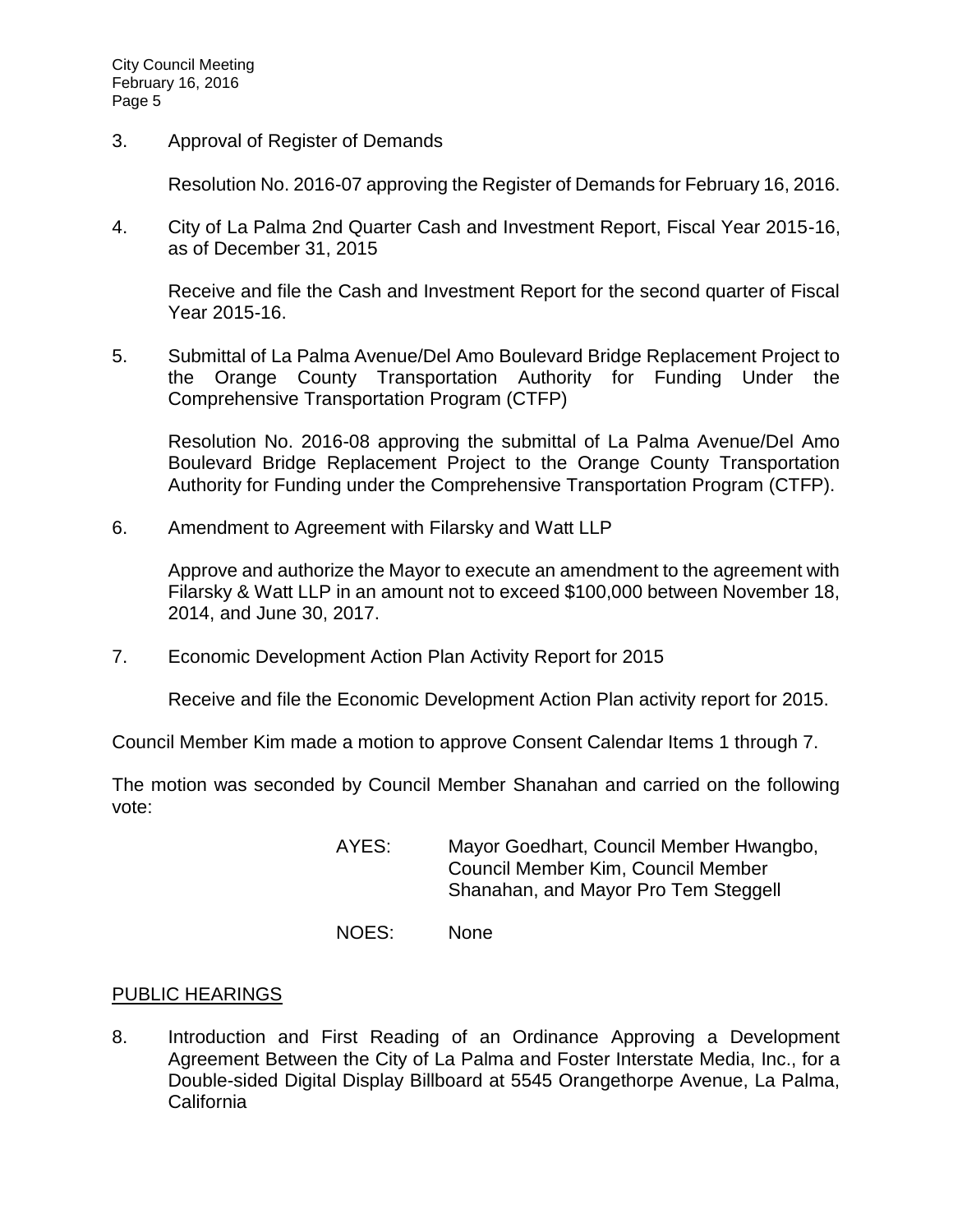- a) [Mayor Goedhart opened the Public Hearing at 7:14 p.m.](http://lapalma.granicus.com/MediaPlayer.php?view_id=&clip_id=972&meta_id=129846)
- b) [Community Development Director Dumhart gave the Staff Report](http://lapalma.granicus.com/MediaPlayer.php?view_id=&clip_id=972&meta_id=129847)
- c) [Council Comments and Questions:](http://lapalma.granicus.com/MediaPlayer.php?view_id=&clip_id=972&meta_id=129848)

None

d) [Public Input:](http://lapalma.granicus.com/MediaPlayer.php?view_id=&clip_id=972&meta_id=129849)

No members of the public wished to speak.

- e) [Mayor Goedhart closed the Public Hearing at 7:17 p.m.](http://lapalma.granicus.com/MediaPlayer.php?view_id=&clip_id=972&meta_id=129850)
- f) [Introduce and order the first reading of an Ordinance approving the](http://lapalma.granicus.com/MediaPlayer.php?view_id=&clip_id=972&meta_id=129851)  [Development Agreement between the City of La Palma and Foster](http://lapalma.granicus.com/MediaPlayer.php?view_id=&clip_id=972&meta_id=129851)  [Interstate Media, Inc., for the construction, operation and maintenance of a](http://lapalma.granicus.com/MediaPlayer.php?view_id=&clip_id=972&meta_id=129851)  [double-sided digital display billboard at 5545 Orangethorpe Avenue.](http://lapalma.granicus.com/MediaPlayer.php?view_id=&clip_id=972&meta_id=129851)

Council Member Kim made a motion to introduce and order the first reading of an Ordinance approving the Development Agreement between the City of La Palma and Foster Interstate Media, Inc., for the construction, operation and maintenance of a double-sided digital display billboard at 5545 Orangethorpe Avenue.

The motion was seconded by Mayor Pro Tem Steggell and carried on the following vote:

- AYES: Mayor Goedhart, Council Member Hwangbo, Council Member Kim, Council Member Shanahan, and Mayor Pro Tem Steggell
- NOES: None

### [REGULAR ITEMS](http://lapalma.granicus.com/MediaPlayer.php?view_id=&clip_id=972&meta_id=129854)

9. [Memorandum of Understanding for the La Palma General Employees](http://lapalma.granicus.com/MediaPlayer.php?view_id=&clip_id=972&meta_id=129855)  [Association](http://lapalma.granicus.com/MediaPlayer.php?view_id=&clip_id=972&meta_id=129855)

City Manager Murray gave the Staff Report.

Comments and Questions:

None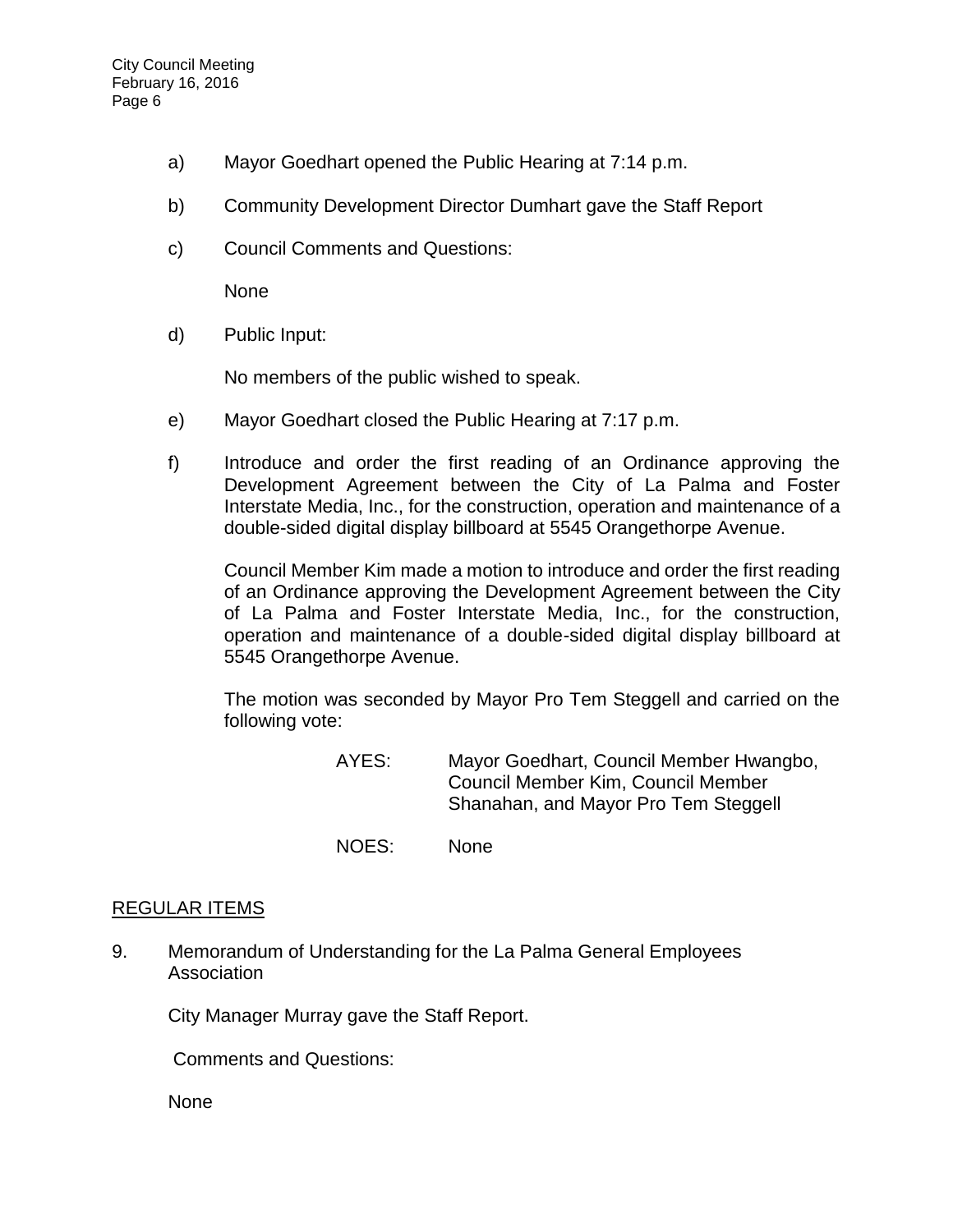Public Input:

No members of the public wished to speak.

Council Member Hwangbo made a motion to adopt Resolution No. 2016-09 approving the Memorandum of Understanding between the City of La Palma and the La Palma General Employees Association.

The motion was seconded by Council Member Kim and carried on the following vote:

> AYES: Mayor Goedhart, Council Member Hwangbo, Council Member Kim, Council Member Shanahan, and Mayor Pro Tem Steggell

NOES: None

Mayor Goedhart announced the City Council's appreciation for all employee groups who cooperated in making the necessary reductions in an effort to address the City's financial situation.

10. Council Member Request: [Reconsideration of Including Run for Fun and Four](http://lapalma.granicus.com/MediaPlayer.php?view_id=&clip_id=972&meta_id=129856)  [Concerts in FY 2016-17 Budget](http://lapalma.granicus.com/MediaPlayer.php?view_id=&clip_id=972&meta_id=129856)

Mayor Goedhart introduced the item and gave a brief report; noted that direction was previously to not move forward with these events based on the City's financial difficulties; and that because of the community input received after that decision, he is asking for reconsideration of those events for one year.

Public Input:

Wally Zimmerman, a La Palma resident, addressed the City Council regarding the comments from the Financial Sustainability Committee to save money, but still keep the small town feel of La Palma; that reinstating these programs and continuing to pay for these does not alleviate any budget deficiencies; and his concern for not moving forward with the original direction to cut the programs.

Mayor Goedhart responded that the Financial Sustainability Committee recommended the elimination of La Palma Days, not the elimination of the other programs; that he believes the City could pay for the programs at least one more year from its reserves due to the lack of notice that the programs would not return; and that he understands the community's concerns.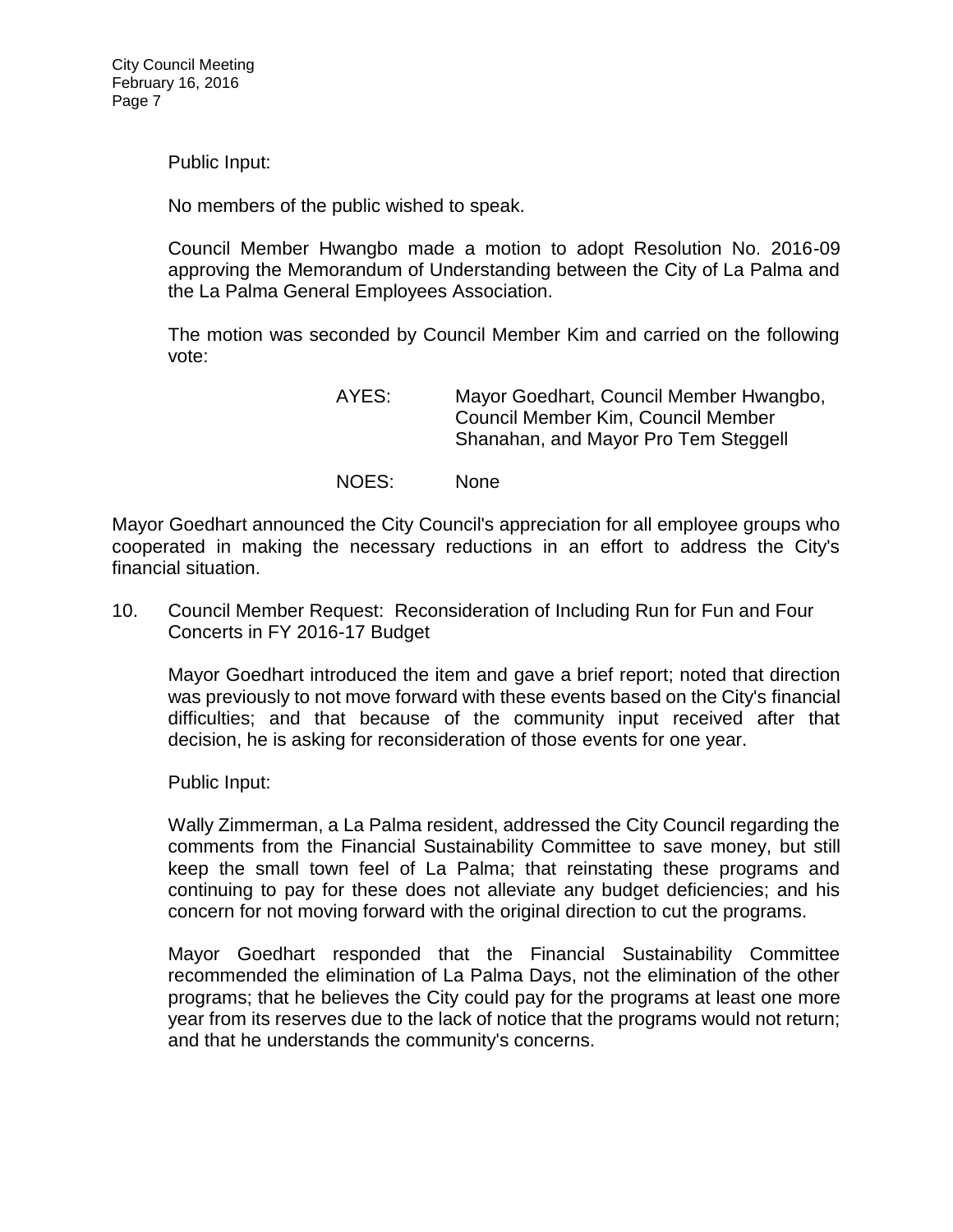Council Member Kim noted that there are Corporate Connection Sponsorships for these programs and that the City needs to use these monies for the programs they support.

Mr. Zimmerman added that he understands the sponsorships; however, if the City plans to move forward with a revenue generating ballot measure, funding these programs is a direct conflict and contradictory to that effort.

Mayor Goedhart stated that the City just approved salary reductions and is trying to be responsive and respectful to the community; that this process has been awkward as the City Council is still trying to work on the City's deficit; and that these programs are only approved for one more year.

City Manager Murray noted that Staff will start showing net costs for these events and taking all sponsorships into that equation.

Larry Herman, a La Palma resident, addressed the City Council regarding support for reconsideration of these events; understands the financial concerns; and that the amount of money involved with sponsorship will hopefully support this event.

Sally Alvis, a La Palma Resident and current Community Activities and Beautification member, addressed the City Council regarding offsetting some of the costs for the Concerts in the Park with advertisements for these concerts.

Council Member Kim made a motion to approve the Council Member Request to reconsider and reinstate the July 4th Run for Fun event and Four Concerts in the Park into the FY 2016-17 Budget. The motion was seconded by Mayor Pro Tem Steggell.

Council Member Hwangbo noted that as a decision and policy maker for the City, there has to be a good reason why the City Council would reconsider this; that the City volunteers came to the City Council and told them that they wanted to continue these programs; support for reversing the original decision by the City Council; that these events will only be approved for one year to keep the small town feel; and that without additional revenue, the City cannot continue this event.

The motion carried on the following vote:

| AYES: | Mayor Goedhart, Council Member Hwangbo, |
|-------|-----------------------------------------|
|       | Council Member Kim, Council Member      |
|       | Shanahan, and Mayor Pro Tem Steggell    |

NOES: None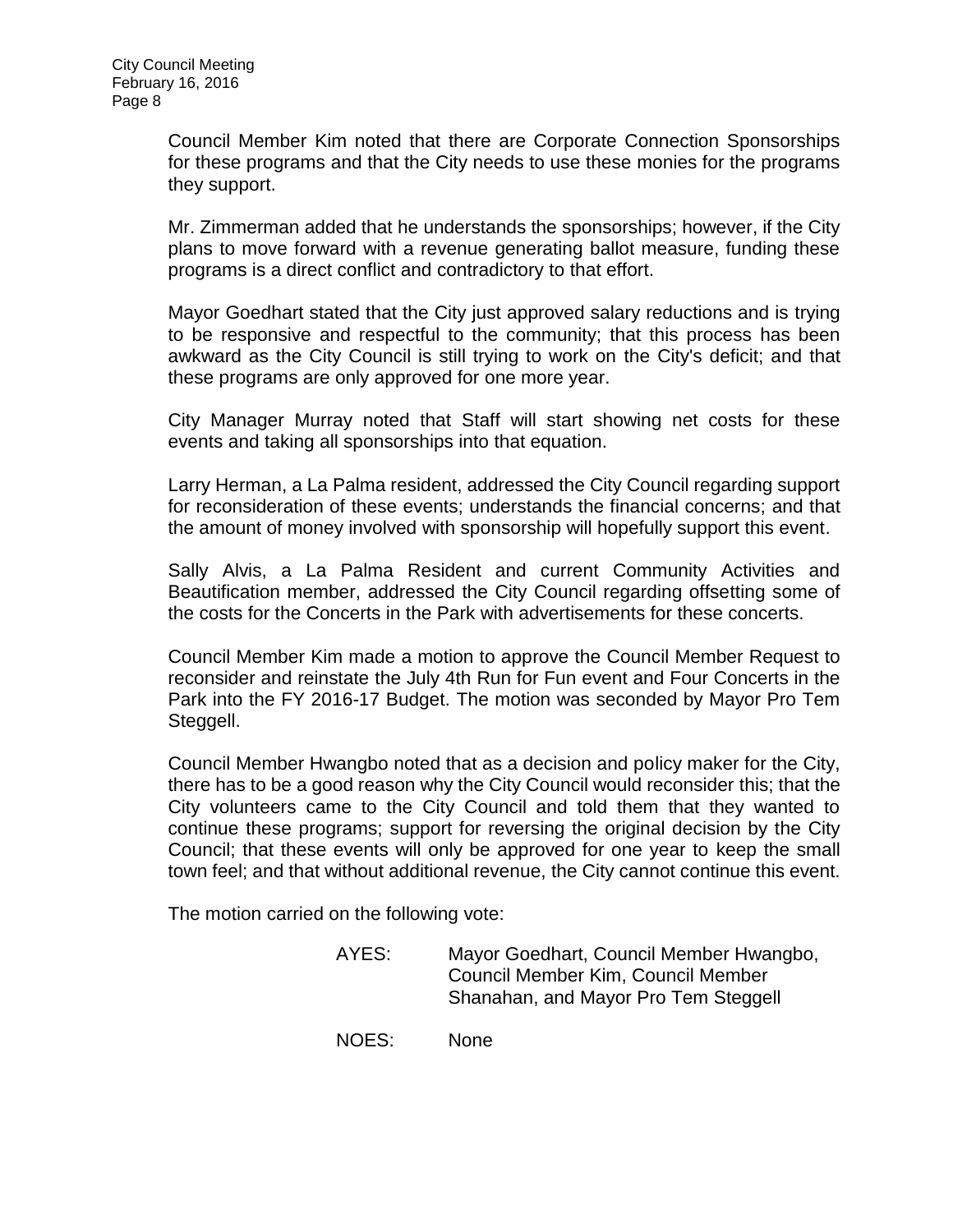### [COUNCILMEMBER AB1234 REPORTS, REPORTS FROM CITY-AFFILIATED](http://lapalma.granicus.com/MediaPlayer.php?view_id=&clip_id=972&meta_id=129872)  [COMMITTEES, AND COUNCIL REMARKS](http://lapalma.granicus.com/MediaPlayer.php?view_id=&clip_id=972&meta_id=129872)

## **Council Member Shanahan** had nothing to report.

**Mayor Pro Tem Steggell** attended the Buena Park State of the City luncheon; the Orange County Fire Authority (OCFA) "Best and Bravest" awards ceremony; the joint meeting with the Financial Sustainability Committee; the Neighborhood Watch Banquet; and the Police Interaction with Youth (PIY) graduation.

**Council Member Hwangbo** attended the Buena Park State of the City luncheon; the Southern California Association of Governments (SCAG) meeting; and congratulated the La Palma Detectives on their accomplishment of solving a cold case.

**Council Member Kim** attended the Buena Park State of the City luncheon; the Orange County Sanitation District (OCSD) Legislative and Public Affairs meeting; the joint meeting with the Financial Sustainability Committee; and the OCSD Administration Committee meeting.

**Mayor** Goedhart attended the OCFA "Best and Bravest" awards ceremony; the joint meeting with the Financial Sustainability Committee; and the Neighborhood Watch Banquet.

### [CITY MANAGER REMARKS](http://lapalma.granicus.com/MediaPlayer.php?view_id=&clip_id=972&meta_id=129878)

**City Manager Murray** reminded everyone that with the LPGEA MOU going into effect tomorrow, the new hours at City Hall will be from 7:30 a.m. to 6:00 p.m., Monday through Thursday, and closed every Friday.

# [CITY ATTORNEY REMARKS](http://lapalma.granicus.com/MediaPlayer.php?view_id=&clip_id=972&meta_id=129880)

**City Attorney Kuperberg** had nothing to report and announced it was a pleasure to be back.

### [ADJOURNMENT](http://lapalma.granicus.com/MediaPlayer.php?view_id=&clip_id=972&meta_id=129882)

Mayor Goedhart adjourned the Regular Meeting of the La Palma City Council at 7:36 p.m.

Gerard Goedhart